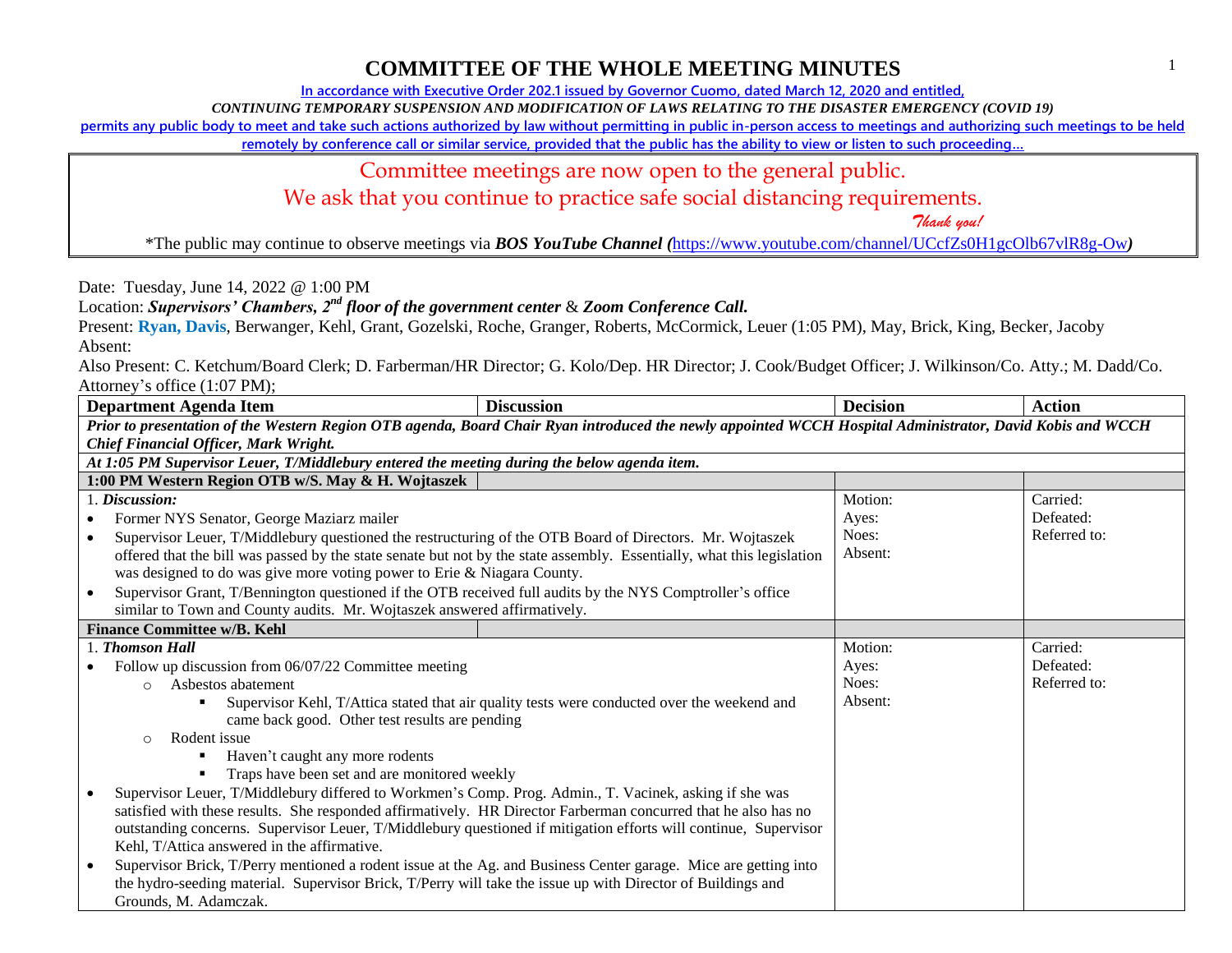## **COMMITTEE OF THE WHOLE MEETING MINUTES**

**In accordance with Executive Order 202.1 issued by Governor Cuomo, dated March 12, 2020 and entitled,**

*CONTINUING TEMPORARY SUSPENSION AND MODIFICATION OF LAWS RELATING TO THE DISASTER EMERGENCY (COVID 19)*

**permits any public body to meet and take such actions authorized by law without permitting in public in-person access to meetings and authorizing such meetings to be held** 

**remotely by conference call or similar service, provided that the public has the ability to view or listen to such proceeding…**

## Committee meetings are now open to the general public.

We ask that you continue to practice safe social distancing requirements.

 *Thank you!*

\*The public may continue to observe meetings via *BOS YouTube Channel (*<https://www.youtube.com/channel/UCcfZs0H1gcOlb67vlR8g-Ow>*)*

Date: Tuesday, June 14, 2022 @ 1:00 PM

Location: *Supervisors' Chambers, 2nd floor of the government center* & *Zoom Conference Call.*

Present: **Ryan, Davis**, Berwanger, Kehl, Grant, Gozelski, Roche, Granger, Roberts, McCormick, Leuer (1:05 PM), May, Brick, King, Becker, Jacoby Absent:

Also Present: C. Ketchum/Board Clerk; D. Farberman/HR Director; G. Kolo/Dep. HR Director; J. Cook/Budget Officer; J. Wilkinson/Co. Atty.; M. Dadd/Co. Attorney's office (1:07 PM);

| <b>Department Agenda Item</b>                                                                                                                               | <b>Discussion</b> | <b>Decision</b> | <b>Action</b> |  |
|-------------------------------------------------------------------------------------------------------------------------------------------------------------|-------------------|-----------------|---------------|--|
| The additional property being purchased by the county that includes the barn and 2 acres needs to be mowed.                                                 |                   |                 |               |  |
| July 1 <sup>st</sup> target closing date. Working on resolving a survey discrepancy issue.                                                                  |                   |                 |               |  |
| 2. Discussion:                                                                                                                                              |                   | Motion:         | Carried:      |  |
| Creation of a County Administrator/Manager department                                                                                                       |                   | Ayes:           | Defeated:     |  |
| Board Chair Ryan, T/Warsaw suggested the creation of a search sub-committee that includes members<br>$\circ$                                                |                   | Noes:           | Referred to:  |  |
| of the community                                                                                                                                            |                   | Absent:         |               |  |
| Supervisors Grant, T/Bennington and King, T/Pike expressed an interest in speaking with another<br>$\circ$                                                  |                   |                 |               |  |
| County Administrator or County Manager to understand their job duties. Board Chair Ryan, T/Warsaw                                                           |                   |                 |               |  |
| said she would reach out to Livingston County Administrator, Ian Coyle to see if he is available.                                                           |                   |                 |               |  |
| Supervisor Leuer, T/Middlebury questioned if there was consensus by the Board to create the<br>$\circ$                                                      |                   |                 |               |  |
| department first, adding that a meaningful discussion by Board members has not yet occurred.                                                                |                   |                 |               |  |
| Board Chair Ryan, T/Warsaw suggested Board members review the Job Spec provided by HR Director<br>$\circ$                                                   |                   |                 |               |  |
| Farberman.                                                                                                                                                  |                   |                 |               |  |
| Search Committee of 4 members suggested<br>$\circ$                                                                                                          |                   |                 |               |  |
| Board members were instructed to e-mail their questions to Board Chair Ryan so she can reach out to<br>$\circ$                                              |                   |                 |               |  |
| Co. Admin. Coyle                                                                                                                                            |                   |                 |               |  |
| HR Director Farberman suggested an annual salary of \$225K not to mention staff.<br>$\circ$                                                                 |                   |                 |               |  |
| Clerk to the Board w/C. Ketchum                                                                                                                             |                   |                 |               |  |
| 1. REMINDER - NYS Retirement Time & Attendance                                                                                                              |                   | Motion:         | Carried:      |  |
| reporting. Record of Activities or recertification of a prior                                                                                               |                   | Ayes:           | Defeated:     |  |
| ROA required from the following Elected Officials.                                                                                                          |                   | Noes:           | Referred to:  |  |
| R. Ryan<br>$\bullet$                                                                                                                                        |                   | Absent:         |               |  |
| V. McCormick                                                                                                                                                |                   |                 |               |  |
|                                                                                                                                                             |                   |                 |               |  |
| There was an Attorney/Client session that took place. The YouTube session was ended. Board Clerk Ketchum; HR Director Farberman; Dep. HR Director Kolo; M.  |                   |                 |               |  |
| Dadd/Co. Attorney's office; County Attorney Wilkinson all remained. When the Attorney/Client session ended the committee immediately went into an Executive |                   |                 |               |  |

*Session. See below.*